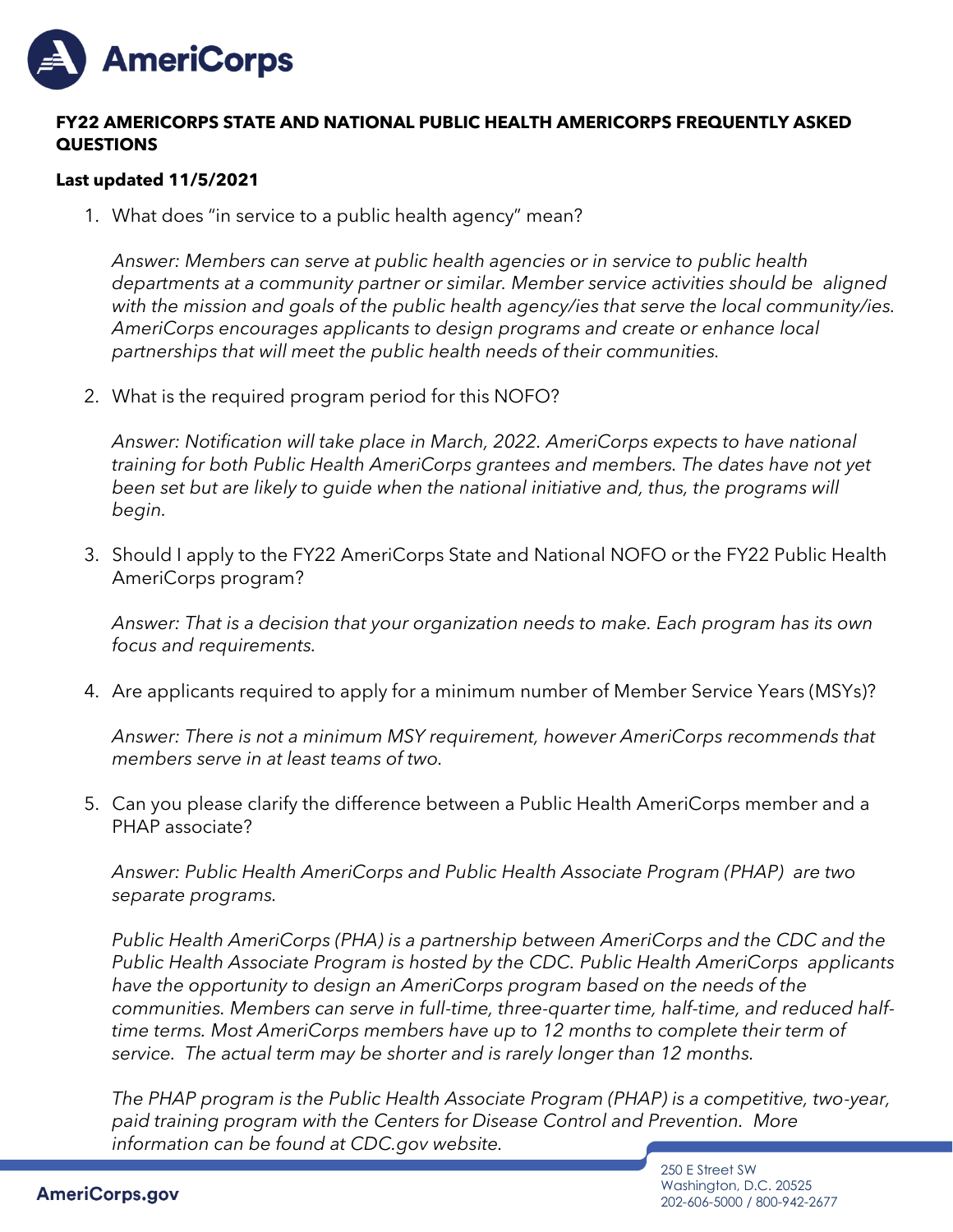

6. Can you please clarify the page limit of 10 pages for the narrative printed out from the "review and submit" button from eGrants?

*Answer: Applications must not exceed 10 double-spaced pages for the Narratives or 12 pages for Multi-State applications with more than five operating sites (as according to the pages printed out from eGrants). Multi-state applicants that list five or fewer operating sites cannot exceed 10 pages for the Narrative. AmeriCorps will use the number of locations in the "multi-state operating sites" field in AmeriCorps' eGrants to determine whether a multi-state application has more than five operating sites. The "multi-state operating sites" field can be*  found by clicking on the "operating sites" link in eGrants. The application sections that count *toward the page limit are the:* 

- *SF-424 Face Sheet*
- *Executive Summary*
- *Program Design, Organizational Capability*
- *Cost-Effectiveness & Budget Adequacy*
- 7. What is the minimum/maximum number of members that applicants can apply for?

*Answer: AmeriCorps encourages members serve in teams of at least two members. There is no maximum number of members an organization can apply for.* 

8. Can you please clarify if AmeriCorps is recruiting the members/volunteers?

*Answer: Applicants will be responsible for recruiting their members for Public Health AmeriCorps.* 

9. Are professional corps programs eligible to apply for Public Health AmeriCorps?

*Answer: AmeriCorps wants to ensure that it does not unintentionally or incorrectly discourage a potential applicant. Since Professional Corps has a very specific meaning at AmeriCorps that may be different from how the term is used in other contexts, AmeriCorps suggests that potential applicants have a conversation with a member of the regional team (contact information is available at: [https://americorps.gov/funding-opportunity/fy-2022](https://americorps.gov/funding-opportunity/fy-2022-americorps-state-national-public-health-americorps#assistance-info) [americorps-state-national-public-health-americorps#assistance-info\)](https://americorps.gov/funding-opportunity/fy-2022-americorps-state-national-public-health-americorps#assistance-info) to understand the nuance of Professional Corps in the AmeriCorps context. Current AmeriCorps grantees administering Professional Corps programs are unlikely to be able to employ the same model and be eligible for Public Health AmeriCorps as there is no fixed price option.* 

10.Can a current competitive or formula grantee apply for Public Health AmeriCorps funds to take advantage of the benefits (i.e., no match, higher cost per member, etc.), and then withdraw from formula or competitive processes?

*Answer: This is a State Commission and/or State Commission subgrantee decision.* 

Washington, D.C. 20525<br>202-606-5000 / 800-942-2677 250 E Street SW Washington, D.C. 20525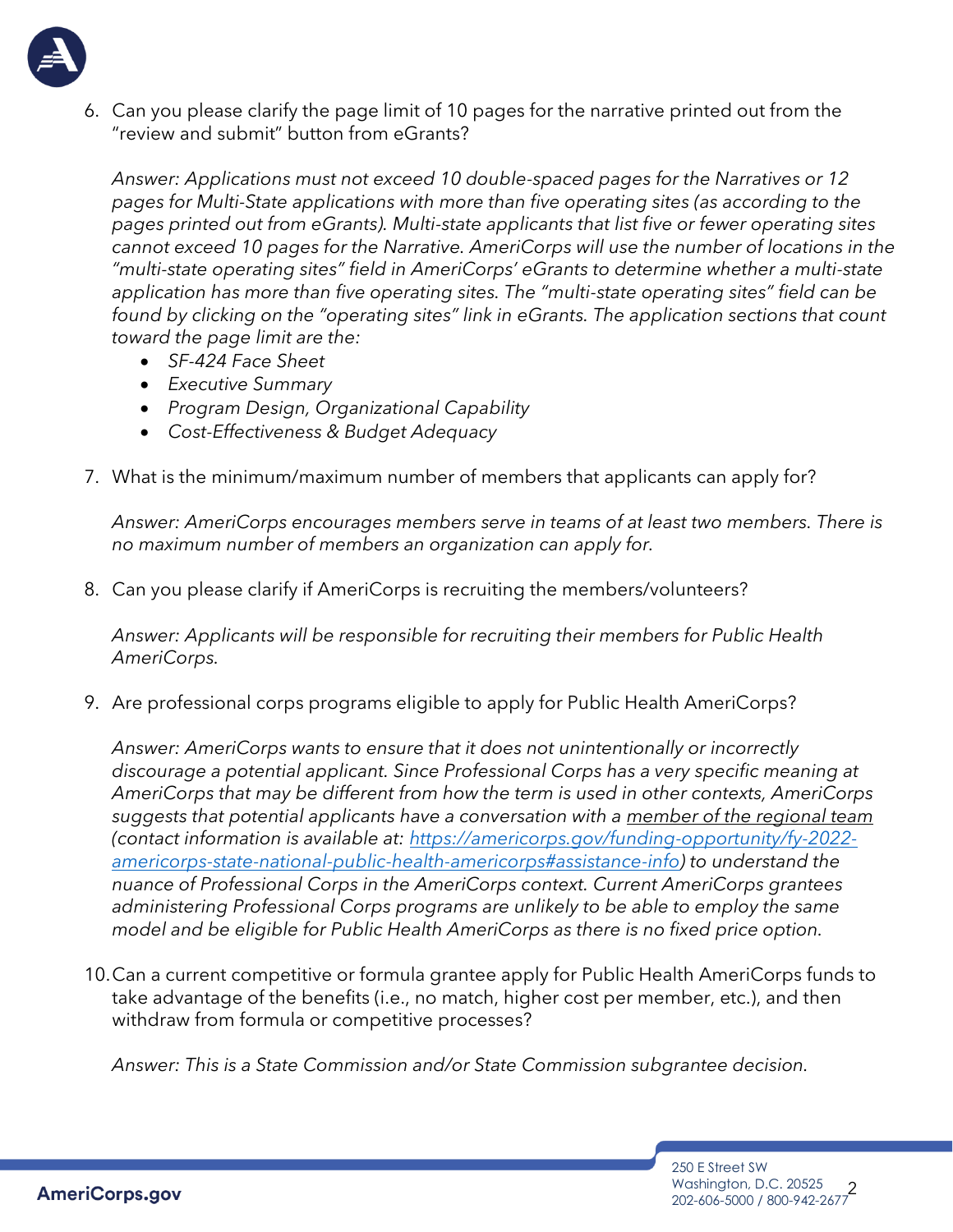

11.What are the eligibility requirements to serve in Public Health AmeriCorps?

*Answer: AmeriCorps members must be U.S. citizens, nationals, or lawful permanent resident aliens, be at least 17 years of age, have a high school diploma or its equivalent, and satisfy AmeriCorps' National Service Criminal History Check eligibility requirements.* 

12.Can AmeriCorps participants be DACA students or those who are non U.S. citizens or permanent residents?

*Answer: No. AmeriCorps members must be U.S. citizens, nationals, or lawful permanent resident aliens.* 

13.Is there a match requirement?

*Answer: Public Health AmeriCorps does not have a match requirement. This means that no Public Health AmeriCorps grant recipient will be required to raise additional funds to support the project. Recipients may raise additional funds to support the project beyond the Federal award, but this is not a requirement.* 

14.If a single-state applicant applies and is funded, how will they work with their State Commission?

*Answer: The State Service Commission (Commission) will be consulted during the grant making process related to single state applicants from their states. Funded single-state applicants will become part of their Commission's portfolio and will receive technical assistance and monitoring from the Commission.*

15.Are Public Health AmeriCorps grants fixed amount or cost reimbursement?

*Answer: All Public Health AmeriCorps funds will be disbursed through cost reimbursement grants. Fixed amount grants are not offered for Public Health AmeriCorps.* 

16.What is a cost reimbursement grant?

*Answer: A cost reimbursement grant is a financial assistance award type that provides funds for program operating costs and member support costs. The recipient draws down awarded*  funds incrementally from the Federal award within 3 days of incurring costs that are *allowable, reasonable, necessary, and allocable to the awarded project. Cost reimbursement grants require the submission of a budget and financial reports. To learn more about best practices in budget development for Public Health AmeriCorps, register for the October 14th webinar on the Public Health AmeriCorps NOFO page (available at: [https://americorps.gov/funding-opportunity/fy-2022-americorps-state-national-public](https://americorps.gov/funding-opportunity/fy-2022-americorps-state-national-public-health-americorps#assistance-info)[health-americorps#assistance-info\)](https://americorps.gov/funding-opportunity/fy-2022-americorps-state-national-public-health-americorps#assistance-info).* 

17.My organization is a current AmeriCorps grantee, should I be creating a new project for my Public Health AmeriCorps application in eGrants?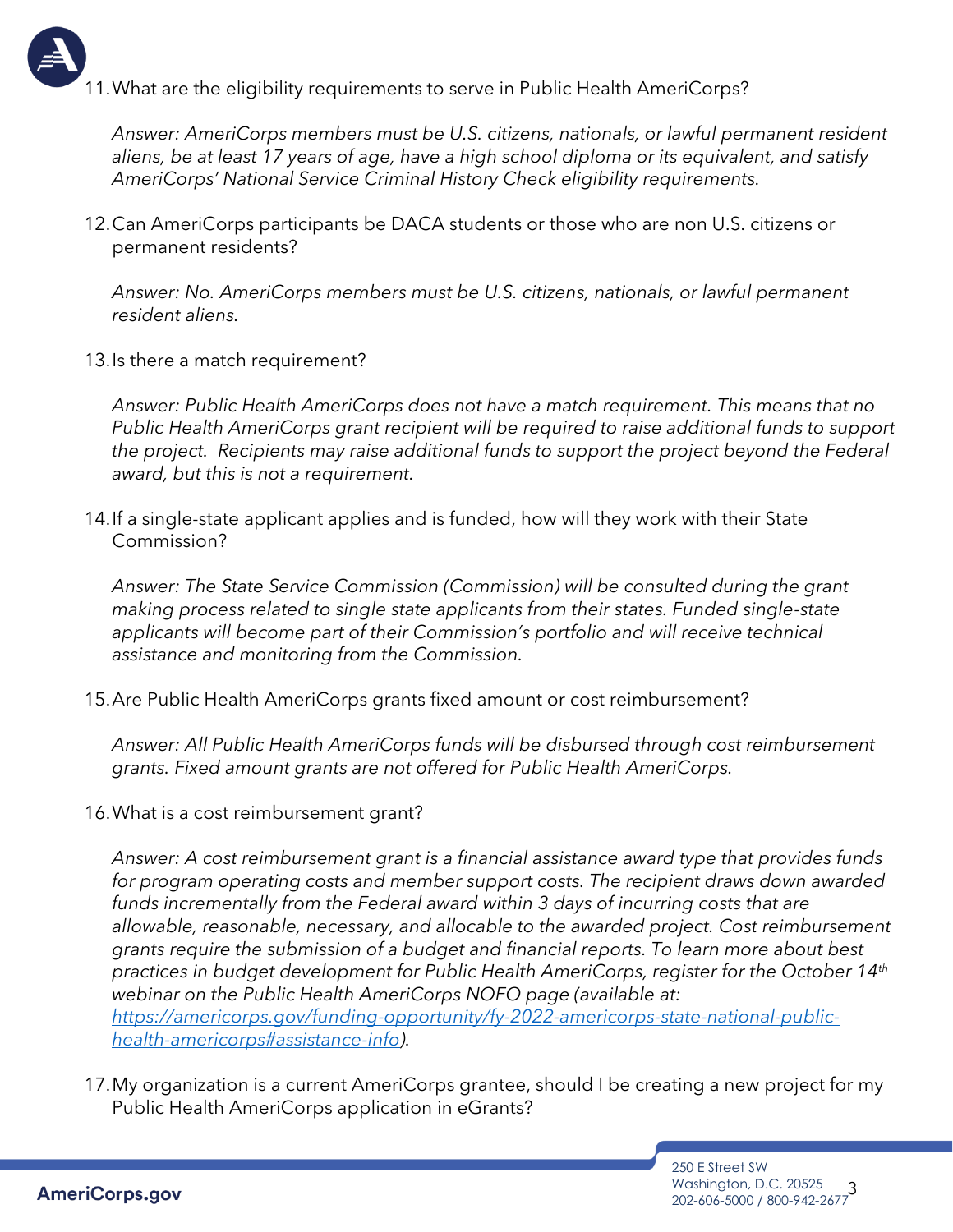

*Answer: The only grantees that need to submit a new project request for PHA, are applicants who have an existing AmeriCorps State and National project in eGrants with the NATL corporate code (i.e. National Direct cost-reimbursement grant), as NATL is the same corporate code for PHA. Organizations that have AmeriCorps VISTA, AmeriCorps Seniors, or current AmeriCorps State and National projects with other corporate codes (EAP, EAS, STATE, TERR, TRIBES) do not need to submit a new project request for PHA because their existing corporate code is different from PHA (NATL). These organizations will be able to create a new project themselves in eGrants. If they run into technical difficulty, they should contact the AmeriCorps Hotline.* 

*If any organization has an existing project under the NATL corporate code, they should contact their Portfolio Manager to request a new project.* 

*If any organization has an existing project under the NATL corporate code, they should contact their Portfolio Manager to request a new project.* 

18. Are letters of support or any sort of documented commitment from collaborating public health departments required as part of the proposal?

*Answer: Please see the [Notice of Funding Opportunity,](https://gcc02.safelinks.protection.outlook.com/?url=https%3A%2F%2Fwww.americorps.gov%2Fsites%2Fdefault%2Ffiles%2Fdocument%2FFY%252022%2520ASN%2520PHA-NOFO-09-03-2021.508.pdf&data=04%7C01%7CAmericorpsGrants%40cns.gov%7Cc175119d6f07415c345f08d993e3b509%7Cd2f850a78dce4fb3a79c6867f9514312%7C0%7C0%7C637703428483432099%7CUnknown%7CTWFpbGZsb3d8eyJWIjoiMC4wLjAwMDAiLCJQIjoiV2luMzIiLCJBTiI6Ik1haWwiLCJXVCI6Mn0%3D%7C1000&sdata=uPSP3votkXwJlCegD8qyf1ez9n%2B8K2UHjGOhJbyzbrY%3D&reserved=0) page 13, for information on the additional documents required in application submission.*

19. As a program that currently receives AmeriCorps funds are we required to include an Evaluation Plan in this application or is that not required since this will be a new project for our organization?

*Answer: Please see the information on the Evaluation Plan requirement from pp. 21-22 of the PHA Notice of Funding Opportunity:*

## *E.1.e. Evaluation Plan (0 percent)*

*If the applicant has previously received three or more years of competitive funding for the same project being proposed (see the Mandatory Supplemental Information for the AmeriCorps definition of "same project"), the applicant must submit an evaluation plan as an attachment (see the Submission of Additional Documents section for more information). If the applicant has previously received six or more years of competitive funding for the same project being proposed, the applicant must submit both an evaluation plan and an evaluation report as attachments.*

*Applicants should use the evaluation plan template available on the Notice webpage to craft their evaluation plans. The template document provides detailed information about the AmeriCorps evaluation requirements (45 CFR 2522.700-710) and specifies the information that must be provided for the evaluation plan to be approved by AmeriCorps.*

*The evaluation plan will not be scored and will not be reviewed until after funding decisions have been made.*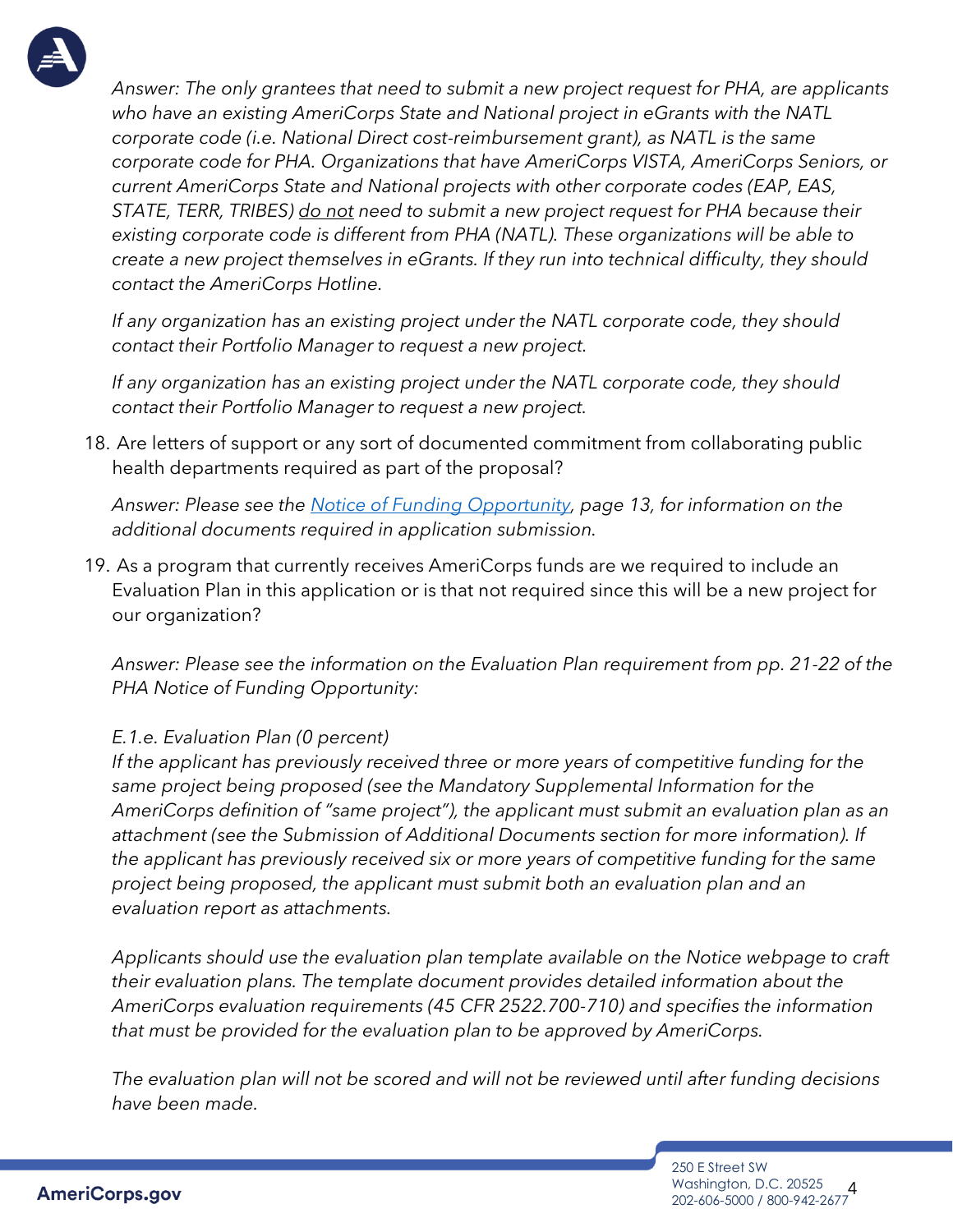

*All applicants should enter "N/A" in the "Evaluation Summary or Plan" field of the Narrative. Any other text entered in this field will not be reviewed.* 

20.Could we receive both our current AmeriCorps State and National grant through our State Commission AND this new funding (if approved)?

*Answer: ASN's statute and regulations prohibit AmeriCorps from making more than one grant for a fiscal year to support the same project.* 

21.Will there be a specific funding set aside for Tribes and Tribal organizations for Public Health AmeriCorps?

Answer: There is no Tribal set aside for Public Health AmeriCorps - Tribes and Tribal *organizations will be competing as any other applicant. Please see our FY 2022 Tribal Grant Opportunity for the Tribal specific grant competition at this link: [https://www.americorps.gov/funding-opportunity/fy-2022-americorps-state-national-tribal](https://www.americorps.gov/funding-opportunity/fy-2022-americorps-state-national-tribal-grants)[grants](https://www.americorps.gov/funding-opportunity/fy-2022-americorps-state-national-tribal-grants)*

22.What is the maximum amount of grant funds that an applicant can request? Are there any guides for determining the maximum amount?

*Answer: Grant award amounts will vary by the scope of the project. There is no minimum or maximum amount that applicants may request, only a maximum cost per MSY, as defined on page 11 of the NOFA. Applicants may propose any amount of grant funds, providing that the costs are necessary, reasonable, allowable, allocable, and consistent with the program narrative.* 

23.Can you tell me which of these costs are allowable: supervisors for interns and members, laptops, IT costs to support training, and member certifications (e.g. CPR)?

*Answer: The allowability of costs is determined by the details of the Uniform Guidance (Title 2 of the Code of Federal Regulations, found at [https://ecfr.federalregister.gov\)](https://gcc02.safelinks.protection.outlook.com/?url=https%3A%2F%2Fecfr.federalregister.gov%2F&data=04%7C01%7CCHolohan%40cns.gov%7C19ed35e2dc6c4450196b08d99a2889ee%7Cd2f850a78dce4fb3a79c6867f9514312%7C0%7C0%7C637710321166029412%7CUnknown%7CTWFpbGZsb3d8eyJWIjoiMC4wLjAwMDAiLCJQIjoiV2luMzIiLCJBTiI6Ik1haWwiLCJXVCI6Mn0%3D%7C1000&sdata=Za63RI%2F19a%2BrJH7aAe56kTjO7pXpgN20%2BcIudeZYRzs%3D&reserved=0), the Notice of Funding Opportunity (also referenced as the NOFO or Notice) and the Application Instructions. Additionally, costs must be necessary and reasonable, properly allocated to the grant, and consistent with the plan proposed in the application narrative.* 

24.Can you explain the difference between cost share and match?

*Answer: Cost share and match, identified in eGrants as the grantee share, reference the same thing – the amount of grant funds not covered by AmeriCorps grant funds. The guidance for budgeting and managing matching resources is outlined in 2 CFR § 200.306. This can include both cash and in-kind resources. Please be aware that one of the requirements of managing match is to treat the resources consistently with AmeriCorps grant funds, including consistent documentation.* 

25.The Notice of Funding Opportunity states that no match is required for this competition, but the Best Practices in Budget Development webinar spoke to the process for entering match

> 5 202-606-5000 / 800-942-2677 250 E Street SW Washington, D.C. 20525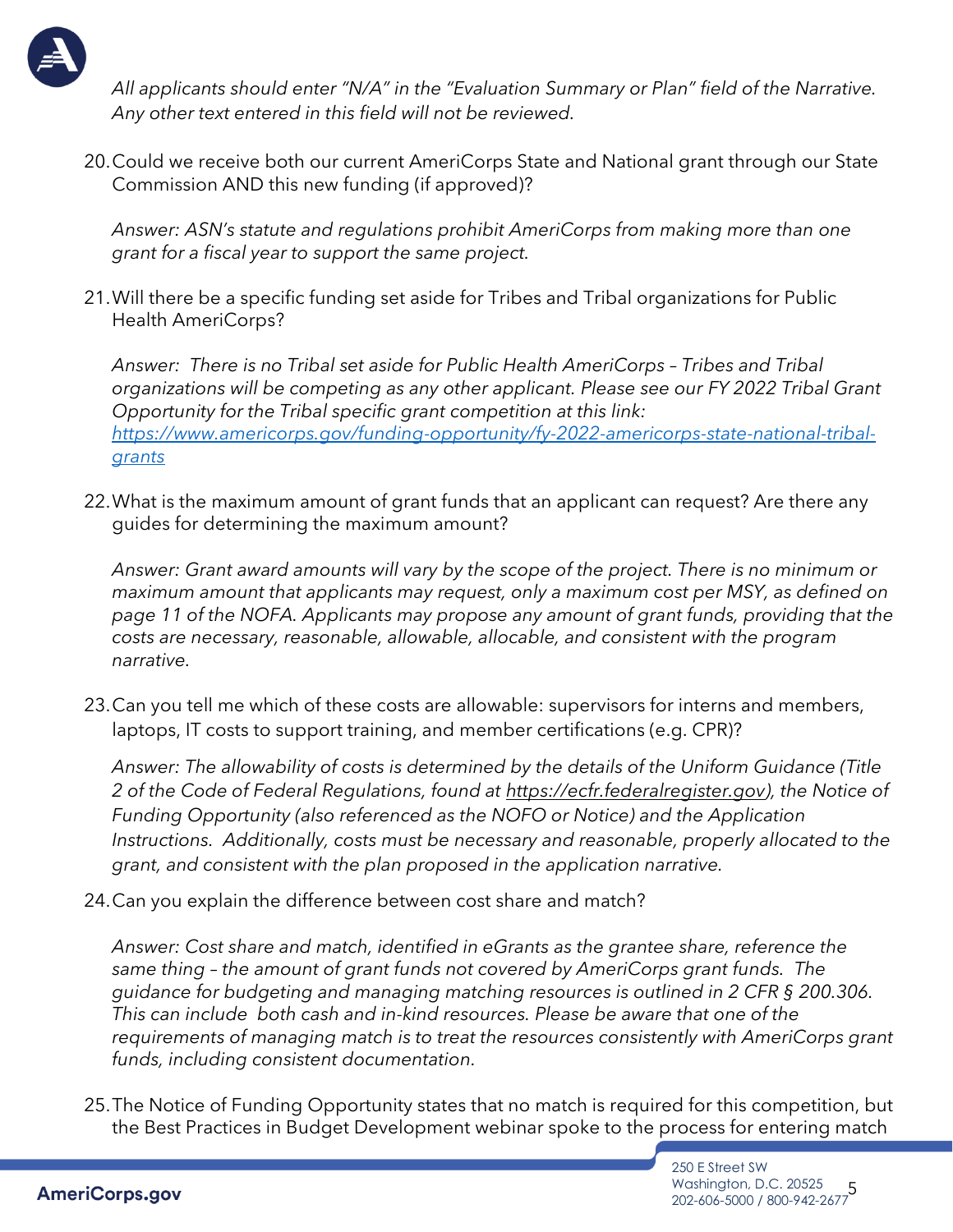

and the source of funds supporting the match. Is match required or not?

*Answer: There is not a cost sharing or match requirement per the Interagency Agreement with the CDC. Some applicants may want to include match, to show the full value of the program. This is allowable. When applicants include match in the Public Health AmeriCorps budget, they must also include the details of the Source of Funds supporting the match, as outlined in the Application Instructions. Applicants should be aware that the total included in the Source of Funds must equal the amount of budgeted match exactly.* 

26.How do I accurately enter content in the Source of Funds section?

*Answer: Please follow the instructions in the Application Instructions making sure to enter each match source separately (e.g. one line for XYZ Foundation and one line for state health department) and, for each source, indicate if the match source is secured or proposed, the dollar amount of cash match or the dollar value of in-kind resources, the match classification (e.g. cash or in-kind), and the source type (private, state/local, or federal) for your entire match. Please make sure the total of all resources entered in this section equals the total amount of budgeted Grantee Share.* 

27.Are living allowances allowable costs?

*Answer: Programs are not required to provide a living allowance for members serving in less than full-time terms of service, however if the program chooses to provide a living allowance to a less than full-time member it must comply with the maximum limits included in the Notice of Funding Opportunity.* 

28.Could you clarify the three methods (A, B, or C) outlined in the Application Instructions used to calculate administrative/indirect costs?

*Answer: The Application Instructions are consistent for all AmeriCorps State and National application types. Page 4 of the instructions directs applicants to the appropriate Notice of Funding Opportunity for information that is specific to the grant competition, including the treatment of indirect costs. The Public Health AmeriCorps NOFO states that applicants may use a Federally approved indirect cost rate, a 10 percent de minimis rate of modified total direct costs, or claim certain costs directly, as outlined in 2 CFR 200.413. The CNCS-Fixed Percentage Method (option A) is not applicable for Public Health AmeriCorps applicants. Details for calculating the maximum allowable budgeted indirect costs is on pages 22-23 of the Application Instructions. Applicants should be aware that, regardless of which calculation method is used, the amount of indirect costs included as AmeriCorps funds (referenced as the CNCS share in eGrants) is 5% of the total CNCS share of direct costs.* 

29.How are expenses allocated between the AmeriCorps share and Grantee share of costs (match)?

*Answer: There is not a cost sharing or match requirement per the Interagency Agreement with the CDC. If applicants choose to include matching resources (cash and/or in-kind), they should do so based on the resources required to implement the proposed program activities*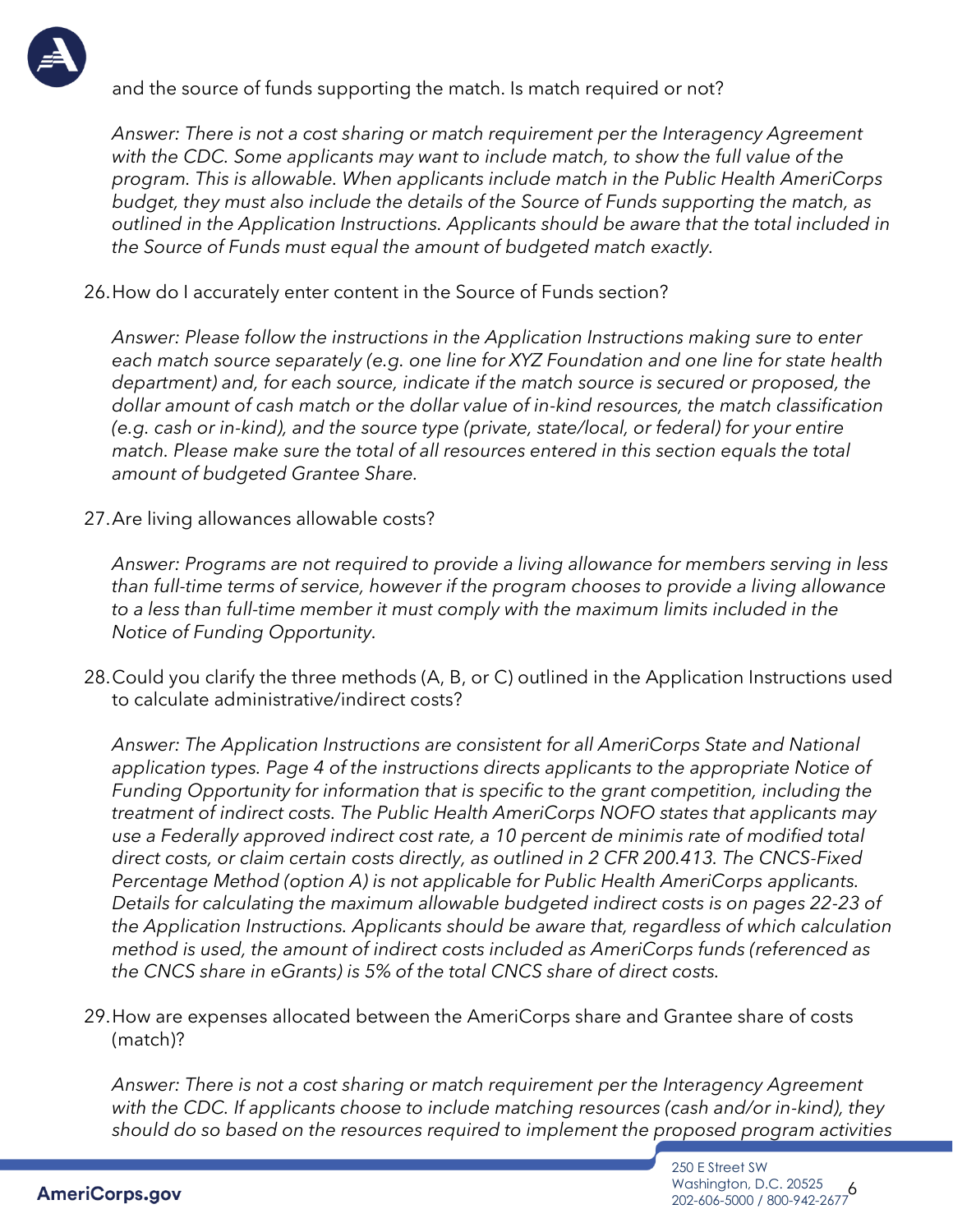

*while keeping costs within the maximum cost per MSY of \$28,800.* 

30.Under the staff travel section of the budget, what is required? Do all the site supervisors have to travel to DC? Or should only the project staff be included?

*Answer: The Staff travel costs should align with all proposed travel in the application narrative, including that related to monitoring, training, and other project management activities. There are no required travel costs other than what is noted on page 19 of the Application Instructions, "We expect all State Commissions and National Direct applicants to include funds in this line item for travel for staff and site staff to attend AmeriCorpssponsored technical assistance meetings. There are two to three such opportunities per year. Travel funds should be budgeted for at least one staff member, especially new staff, to attend the annual AmeriCorps Symposium as well as Symposium pre-conference events (if applicable)."*

31.Will commissions be able to take 2% from the awarded grants? Do applicants need to budget for this?

*Answer: If approved for funding, single state applicants will be added into the applicable State Service Commission's portfolio and rebudget the portion of any budgeted indirect costs required by that commission.* 

32.Is the maximum cost per MSY \$28,800 or \$33,004?

*Answer: The maximum cost per MSY for Public Health AmeriCorps applications is \$28,800. This is determined by dividing the AmeriCorps share of budgeted grant costs - both direct and indirect costs - by the number of MSYs requested. The maximum amount an applicant may request from AmeriCorps is determined by multiplying the cost per MSY by the number of MSYs included in the application. \$33,004 is the maximum living allowance for full-time members.* 

33.Can I use Public Health AmeriCorps funds to cover the cost of staff travel, computers and other equipment, staff and member training, IT support, CPR certification for members, evaluation consultants, subgrants, and supervisors for the AmeriCorps members?

*Answer: Applicants should only propose budgeted costs that are necessary and reasonable for proper and efficient accomplishment of project or program objectives. Providing that the purpose of these costs is allowable under the 2 CFR, 45 CFR, the Notice, and the Application Instructions and that they are tied to the program objectives stated in the application narrative, these costs could be allowable as part of the Public Health AmeriCorps grant award.* 

*Applicants should carefully follow the guidance in the Application Instructions, taking care to include costs in the appropriate section (e.g. equipment is for property with a single acquisition cost of \$5,000 or more, evaluation and training consultants go in the evaluation and training sections rather than contractual/consultant services, and the value of direct community service performed by volunteers is only included as match if it is for organizational functions). Additionally, the NOFO and*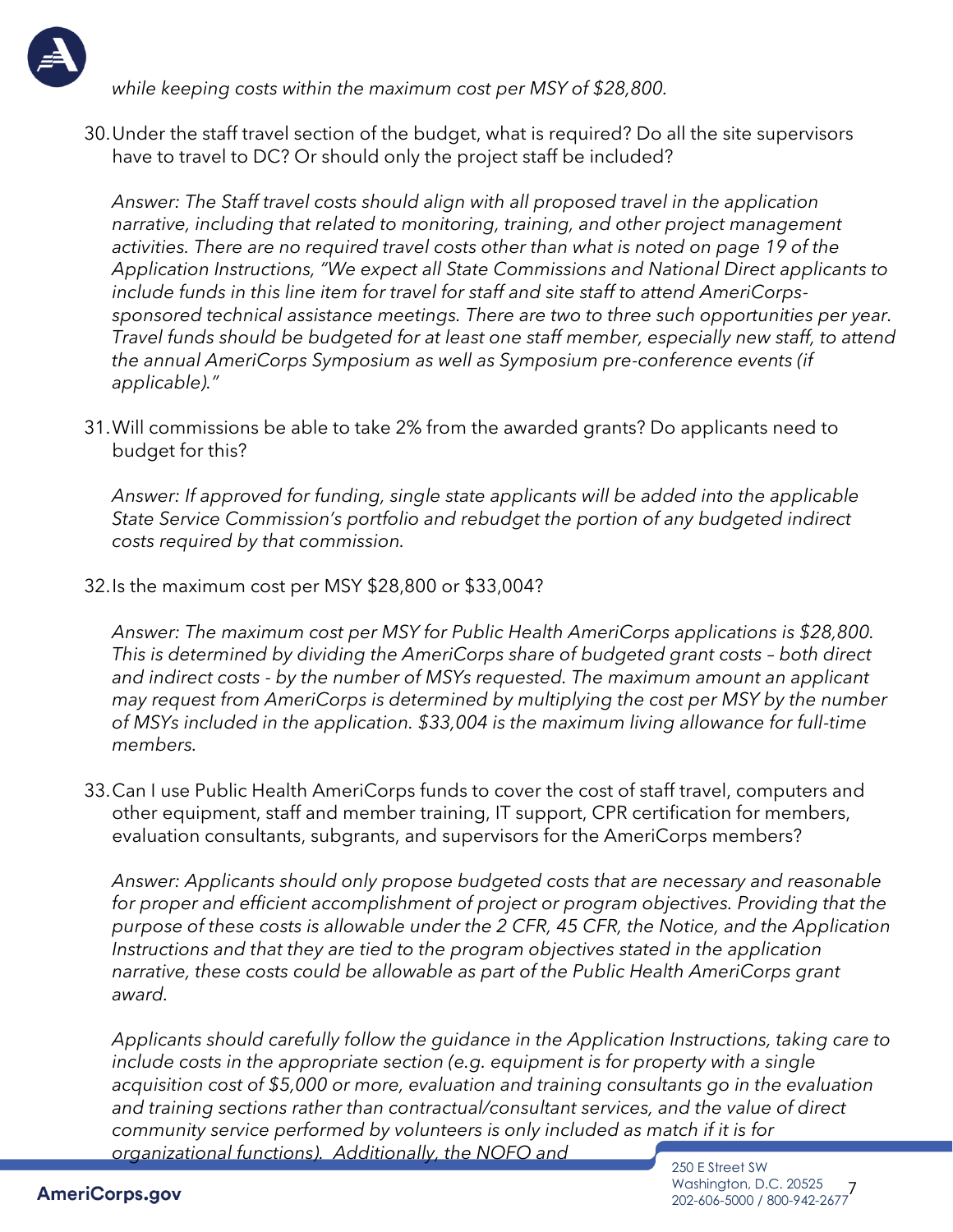

*Application Instructions outline costs that must be included (travel to AmeriCorps sponsored grantee trainings, AmeriCorps identity items, National Service Criminal History Checks, member FICA, healthcare for full-time members or less-than-full-time members serving in a full-time capacity, and workers compensation or Occupational, Accidental, Death and Dismemberment coverage for members).* 

34.How do I budget for staff who are working on this grant at less than 100%?

*Answer: When entering the salary expenses in eGrants, applicants will include the percentage of the full-time equivalent (FTE) devoted to this award.* 

35.Where on the budget do I enter term details about the AmeriCorps members?

*Answer: Section II.A. includes space for applicants to enter the number of members budgeted, by member term category. This includes both members receiving a living allowance and those who are not receiving a living allowance.* 

36.Does the Project Personnel Expenses section include the cost of AmeriCorps member salaries?

*Answer: A living allowance is not considered a salary or a wage. Programs are not required to provide a living allowance for members serving in less than full-time terms of service. Applicants will enter the cost of any member living allowances in Section II.A. of the budget, following the minimum and maximum limits outlined in the NOFO.* 

37.Page 13 of the 2021 Terms and Conditions for AmeriCorps State and National Grants states that the recipient must pay FICA unless they have obtained a ruling from the SSA or IRS that specifically exempts its AmeriCorps members from this requirement, but we are unable to locate information on the criteria to receive such a ruling. Do you have information on whether recipients of this funding would qualify for this type of ruling and, if so, how to make the request to the SSA or IRS?

*Answer: As noted in the AmeriCorps State and National Competitive Application Instructions, member support costs must be consistent with the laws of the states where members serve. The instructions go on to say, "Unless exempted by the IRS, all projects must pay FICA for any member receiving a living allowance, even when AmeriCorps does not supply the living allowance." AmeriCorps does not provide guidance for receiving an exemption for this benefit. It is the responsibility of the potential applicant to determine this, as well as the applicable state's requirements for Worker's Compensation and Unemployment Insurance.*

38.Can an applicant use Public Health AmeriCorps funding as a match for their state Medicaid grant or other programs? It is understood that the program is administered by AmeriCorps but is CDC funding. Are there any restrictions that CDC or AmeriCorps have placed related to using the grant as a match for other funding sources?

*Answer: The purpose of grant funds is to support members and their service. Although the source of the funding is the CDC, these grants are managed by the AmeriCorps rules,*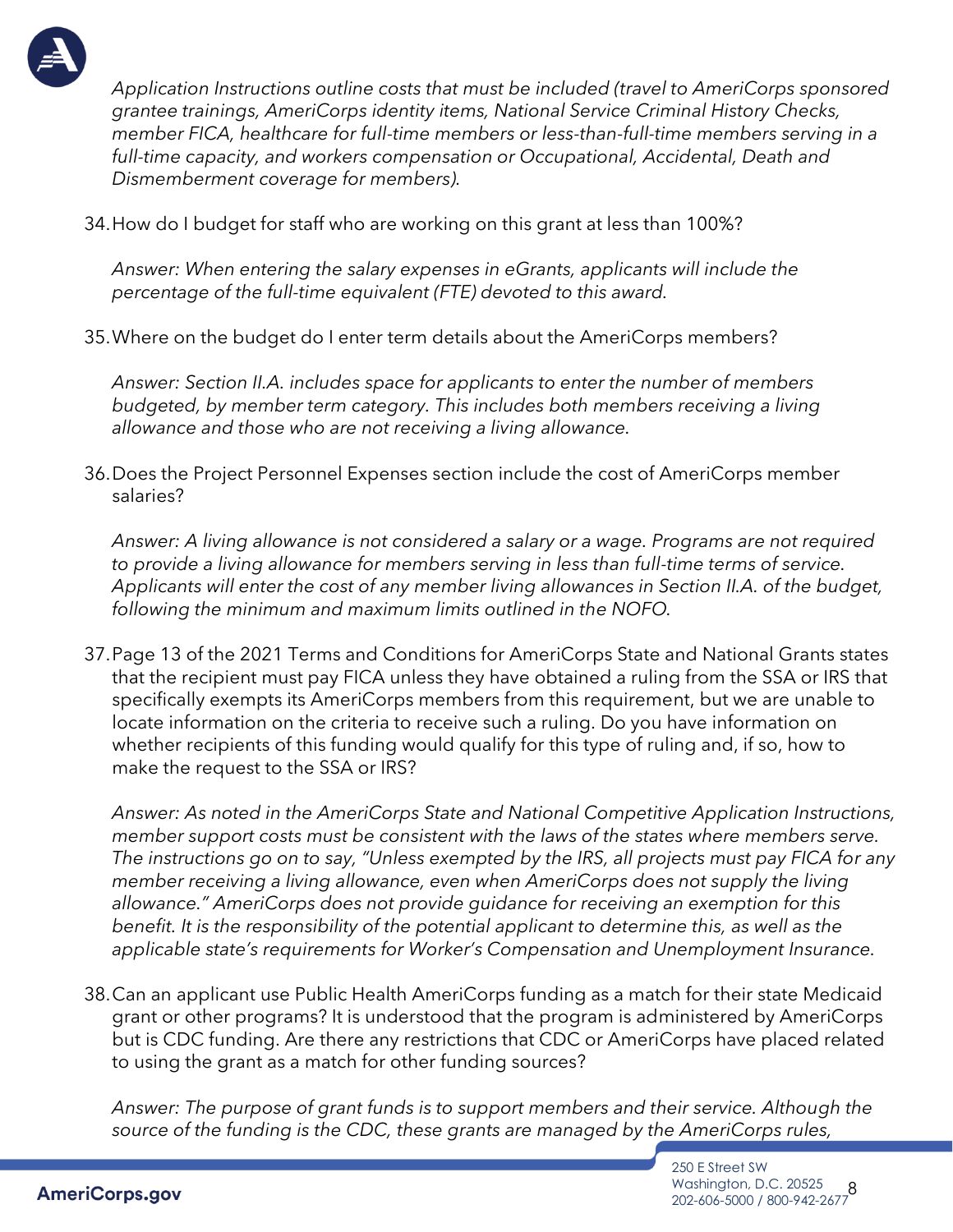

*regulations, and laws, which do not allow them to be used as match for other federal awards.* 

39.Regarding Period of Performance and Budget request (Section B.3, pg. 4 of 33). In the NOFO, AmeriCorps stated that it anticipates making three-year grants. However, the agency also stated that it will make an initial award for the first year of the period of performance, based on a one-year budget. Based on this information, should the applicant submit a 3 year work activity and budget, or should we submit a request for a 1-year in the CNCS egrants application?

*Answer: The application and budget should be based on a one-year request.* 

40.I am applying for the Public Health Grant and it says in many different notices that the deadline for submission is November 8. Yet there is a paragraph where it mentions that submissions on eGrants are due 10 days before the deadline. Is this true? Which one of the deadlines am I supposed to meet?

*Answer: It is recommended that applicants enter their application information in eGrants no later than 10 days before the deadline.* 

41.Will there be any extensions granted on the application deadline of November 8?

*Answer: Please see the Public Health AmeriCorps Notice of Funding Opportunity, Section D.4.c. for information on late applications.* 

42.I will have key personnel supporting this project whose salaries are covered by other resources. How can I reference them in the budget, without including these resources as match?

*Answer: Applicants frequently add \$0 line items to the budget, to provide additional information about the content. This may include references to non-budgeted expenses, including required expenses, that are covered by the host site or other sources; clarification on salary variances among AmeriCorps grants; or confirmation that no staff time is allocated at more than 100% across AmeriCorps grant awards.* 

43.When should an applicant submit more than one application?

*Answer: Applicants that intend to submit more than one application must ensure that they do not meet the definition of Same Project from the Mandatory Supplemental Information document, which is "Two projects will be considered the same if they: address the same issue areas, address the same priorities, address the same objectives, serve the same target communities and population, or utilize the same site." AmeriCorps will consider projects to be the same if AmeriCorps cannot identify a meaningful difference between the two projects based on a comparison of the following characteristics, among others: the objectives and priorities of the projects; the nature of the services provided; the program staff, participants, and volunteers involved; the geographic locations in which the services are provided; the populations served; and the proposed community partnerships. (§ 2522.340).*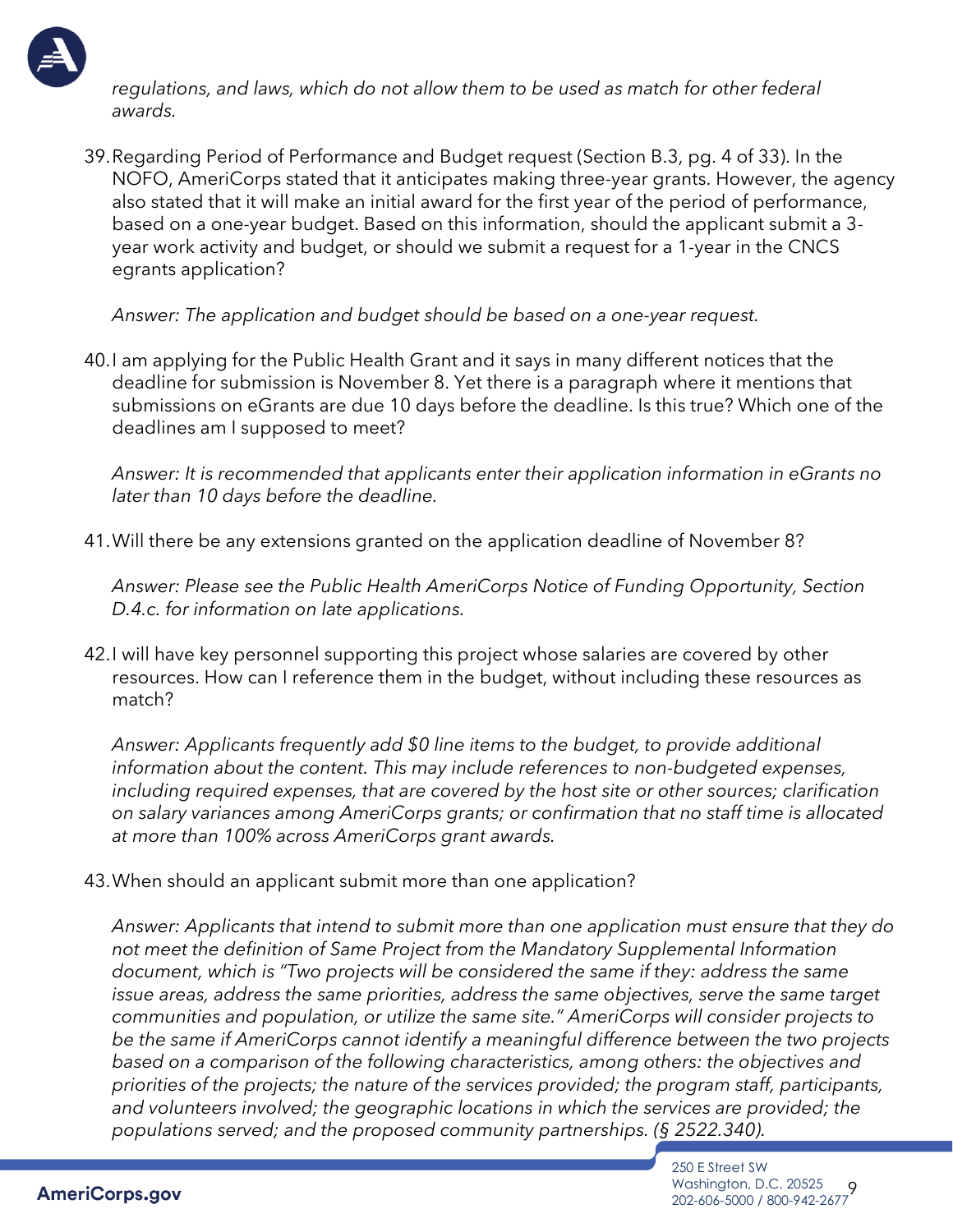

*AmeriCorps will not review or approve more than one application for the same project from an applicant. AmeriCorps encourages applicants proposing multiple member host sites within a state to include those in a single application.* 

*If your organization has created more than one application for the same project, please delete the duplicate application(s). The individual user who created the application is the only user who can delete the application. Applicants should contact the AmeriCorps Hotline at (800) 942-2677 or via eGrants Questions for technical assistance with eGrants. AmeriCorps Hotline hours are posted at<https://questions.americorps.gov/app/ask> .*

44.Please clarify living allowance vs stipend. Are these the same? If not, what may be included in a living allowance?

*Answer: Please see page 11 of the Notice of Funding Opportunity for the description of the living allowance. Additional information on the living allowance is also provided in several FAQs. AmeriCorps members do not receive stipends. AmeriCorps members receive a living allowance.* 

*Programs are not required to provide living allowances to members serving in less than full time positions; however, that does not mean that they cannot provide living allowances to members serving in less than full time positions. Programs that provide living allowances to less than full time members must adhere to the minimum and maximum living allowance amounts by member type as appear on page 11 of the Notice of Funding Opportunity.* 

45.We have hit some delays with our SAM.gov account. If we submit our application in eGrants before the deadline, but our account registration isn't re-activated until the following week, will our application be disqualified?

*Response: Please see page 9 of the Notice of Funding Opportunity:* 

*AmeriCorps will not make awards to entities that do not have a valid SAM registration and DUNS or Unique Entity Identifier. If an applicant has not fully complied with these requirements by the time AmeriCorps is ready to make a Federal award, AmeriCorps may determine that the applicant is not qualified to receive an award and use that determination as a basis for making a Federal award to another applicant.* 

46.Will CDC staff or other people experienced in public health be a part of the grant review process, other than the external reviewers for evidence criteria?

*Response: Please see page 23 of the Notice of Funding Opportunity for information on application review.* 

47.Are freely associated states eligible to host AmeriCorps members? Are the citizens of freely associated states eligible to be AmeriCorps members?

*Response: Freely associated states are not included in entities eligible for grants per our statute, National and Community Service Act of 1990, as amended by the Serve America Act. Part of the statute and pertinent definitions are copied below.*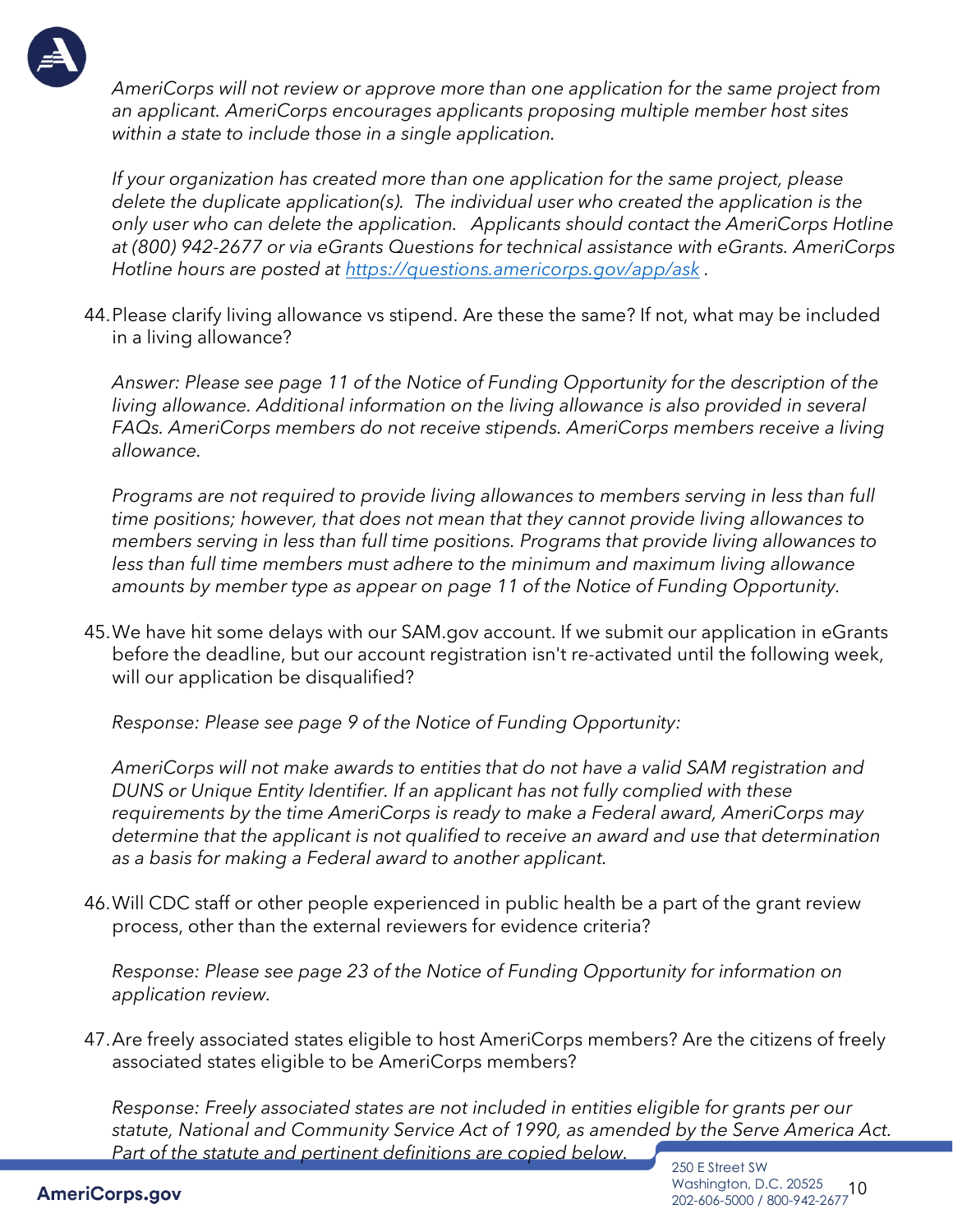

*The Republic of Palau, the Federated States of Micronesia, and the Republic of the Marshall Islands are not included in the definition of states or territories in the statute.* 

*Primary documentation of status as a U.S. citizen or national. The following are acceptable forms of certifying status as a U.S. citizen or national:* 

*(1) A birth certificate showing that the individual was born in one of the 50 states, the District of Columbia, Puerto Rico, Guam, the U.S. Virgin Islands, American Samoa, or the Northern Mariana Islands;* 

*(2) A United States passport;* 

*(3) A report of birth abroad of a U.S. Citizen (FS-240) issued by the State Department;* 

*(4) A certificate of birth-foreign service (FS 545) issued by the State Department;* 

*(5) A certification of report of birth (DS-1350) issued by the State Department;* 

*(6) A certificate of naturalization (Form N-550 or N-570) issued by the Immigration and Naturalization Service; or* 

*(7) A certificate of citizenship (Form N-560 or N-561) issued by the Immigration and Naturalization Service.* 

*(d) Primary documentation of status as a lawful permanent resident alien of the United States. The following are acceptable forms of certifying status as a lawful permanent resident alien of the United States:* 

*(1) Permanent Resident Card, INS Form I-551;* 

*(2) Alien Registration Receipt Card, INS Form I-551;* 

*(3) A passport indicating that the INS has approved it as temporary evidence of lawful admission for permanent residence; or* 

*(4) A Departure Record (INS Form I-94) indicating that the INS has approved it as temporary evidence of lawful admission for permanent residence.* 

48. For new/recompete applicants completing the Diversity Questionnaire, should the "# of People Served for the Proposed Project" reflect a one-year estimate or a three-year estimate?

*Answer: One year estimate. The Diversity Questionnaire data reflects one program year for all applicants (new/recompete and continuation).* 

49.Who should be included in "# of People Served by Organization" in the Diversity Questionnaire? Does that include AmeriCorps members?

*Answer: The number of people served by the project are the beneficiaries of the project's interventions. AmeriCorps members are not included, as they are the implementors of the project's interventions, not the beneficiaries.* 

50.Is there a specific measure of poverty that should be used in reporting this information in the Diversity Questionnaire?

*Answer: Currently there is not a specific measurement of poverty provided with the questionnaire. Please direct applicants to follow the instructions in the Diversity Questionnaire and provide information according to the column headers.*